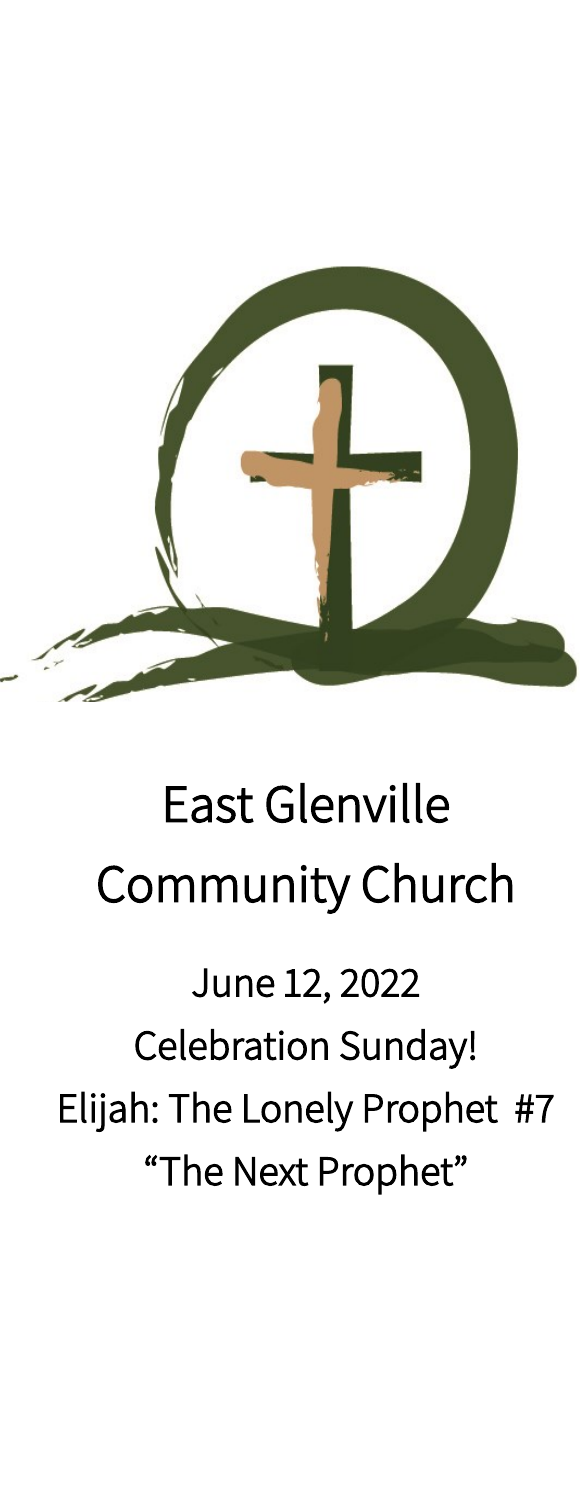

### **Today's Worship Service**

| <b>Velcome and Announcements</b>    | <b>Melisa Olsor</b>              |
|-------------------------------------|----------------------------------|
| Songs of Praise and Worship         |                                  |
| Baptism                             | <b>Matt Miller</b>               |
| Song                                |                                  |
| Christian Education Recognition     | <b>Becky Blais</b><br>Katie Jahn |
| Aorning Prayer                      | Greg Bandy                       |
| r. Church Dismissed                 |                                  |
| Scripture Reading<br>Kings 19:13-21 | Rachel Clatworthy                |
| essage<br>The Next Prophet"         | Pastor Mitch                     |
| Closing Song                        |                                  |

Closing Prayer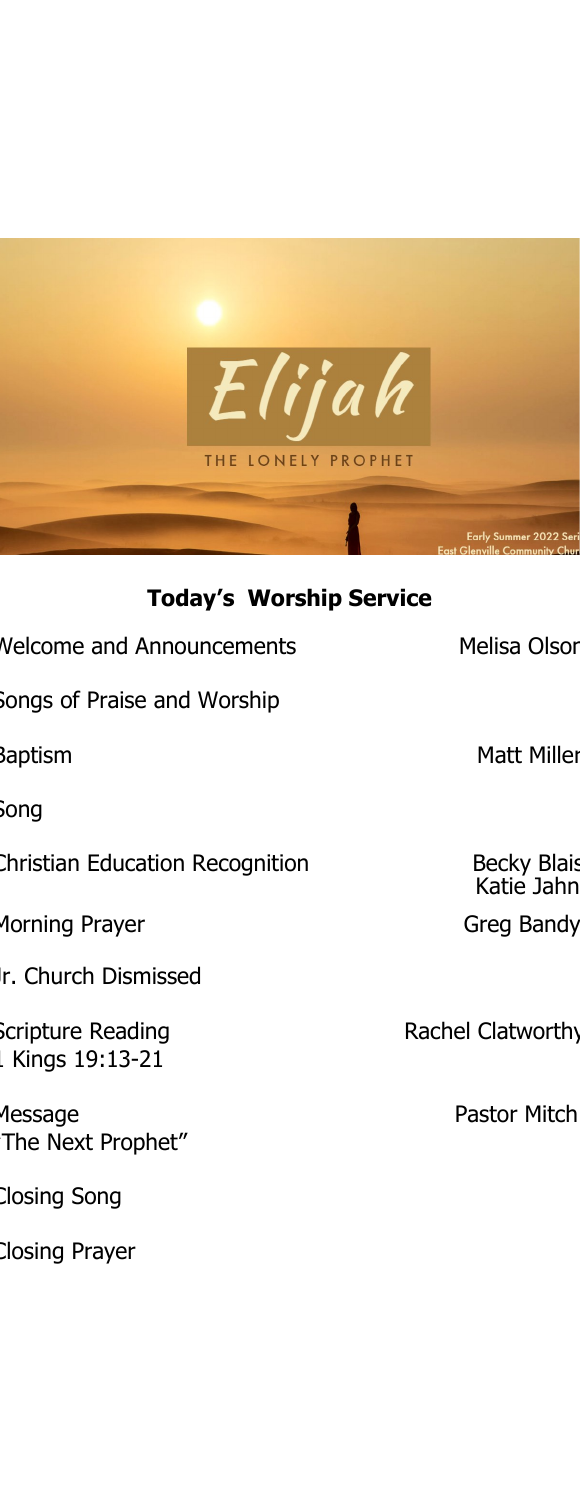#### **Outside Worship**

continues through June, weather permitting **Celebration Picnic today after the service!**

**Women are invited to the Priscilla Shirer Simulcast September 24th 8:45am-4:00pm here at EGCC** Registration tables will be available after the service each

Sunday this month. For questions please contact a member of the Women's Ministry Team.

**Prayer Team Will Be Available** Up front after the service

#### **Jr. Church**

For children K-5th grade, with age-appropriate Bible lessons, crafts and activities. Children are dismissed to class after the morning prayer. Infant and Toddler rooms are open with caregivers throughout the service.

**Connect!** New to EGCC? Have a prayer request? Want more iformation? Fill out a connection card from the central table and drop it in the wood box.

#### **Prayer Guide**

**Our Church Ministries** EGCC Preschool

**Our Church Community, Health Concerns** Rita Bozony Barb Harkness

**Our Mission Trip to the Czech Republic**

**Persecuted Christians Around the World** Central Asia

**Missionary of the Week Paul and Nanette Holt**  Serving *Intervarsity Christian Fellowship* in Potsdam, NY